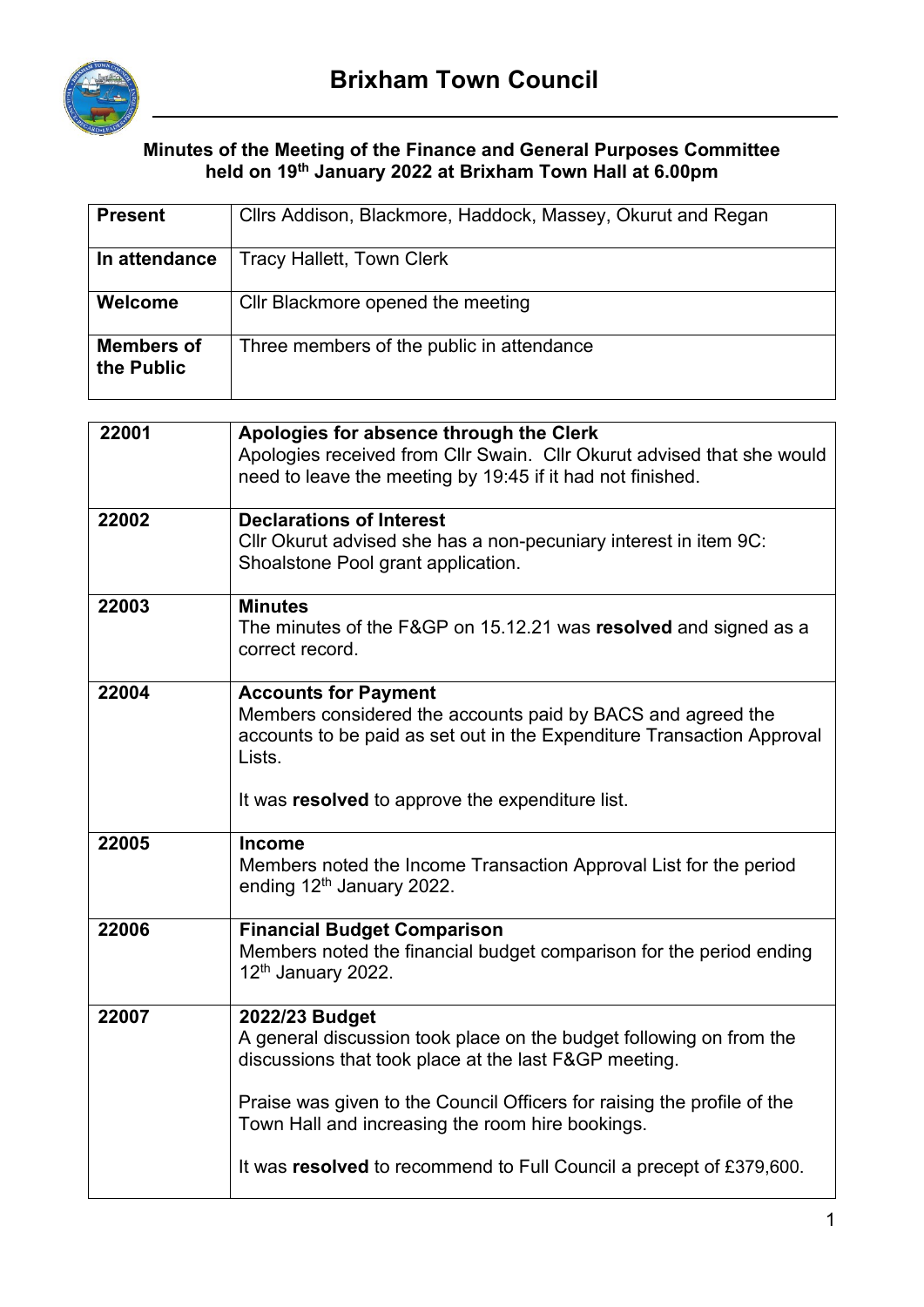| 22008 | <b>Grants</b>                                                                                                                                                                                                                                                                                                                                        |
|-------|------------------------------------------------------------------------------------------------------------------------------------------------------------------------------------------------------------------------------------------------------------------------------------------------------------------------------------------------------|
|       | <b>South Devon Players</b>                                                                                                                                                                                                                                                                                                                           |
|       | It was resolved to suspend Standing Orders.                                                                                                                                                                                                                                                                                                          |
|       | It was resolved to award South Devon Players a grant of £1,000 to<br>support the group to hire theatre space.                                                                                                                                                                                                                                        |
|       | <b>Brixham Pirate Festival</b><br>Councillors discussed that Brixham Pirates received a grant in 2020 for<br>their festival, but were not able to hold the event due to COVID. At the<br>time, the Pirate Festival contacted the Town Council and the Council<br>agreed, they could hold on to the funding for a future event.                       |
|       | A representative from Brixham Pirate Festival advised that they used<br>the funding to enable the festival to survive through COVID.                                                                                                                                                                                                                 |
|       | First motion: To award £3,500; proposed by Cllr Haddock and<br>seconded by Cllr Massey                                                                                                                                                                                                                                                               |
|       | Second motion: To award £5,000; proposed by Cllr Regan and<br>seconded by Cllr Okurut.                                                                                                                                                                                                                                                               |
|       | A vote took place and the second motion was carried with 4 for and 2<br>against.                                                                                                                                                                                                                                                                     |
|       | It was resolved to award Brixham Pirate Festival £5,000 to be taken<br>from the Community Recovery Fund to support the festival to recover<br>from COVID.                                                                                                                                                                                            |
|       | It was resolved to reinstate Standing Orders.                                                                                                                                                                                                                                                                                                        |
|       | <b>Shoalstone Seawater Pool</b><br>Concerns were raised that £40,000 had already been given and a<br>discussion took place on whether the pool was financially sustainable.<br>Councillors were reminded that the £40,000 had been held in the<br>Council's ear marked reserves for pool maintenance and there was a<br>remaining balance of £4,420. |
|       | It was resolved to drawdown the Shoalstone Pool Maintenance ear<br>marked reserves with a further £8,580 to be awarded from the grants<br>budget, totalling £13,000.                                                                                                                                                                                 |
| 22009 | <b>Designated Premises Supervisor</b><br>A discussion took place on the options available to the Council for the<br>sale of alcohol in the premises.                                                                                                                                                                                                 |
|       | It was resolved to suspend Standing Orders to enable the Council to<br>ask the representative from the Theatre questions.                                                                                                                                                                                                                            |
|       | Further discussions took place on questioning the need to have a<br>Designated Management Committee in comparison to a Designated<br>Premises Supervisor.                                                                                                                                                                                            |